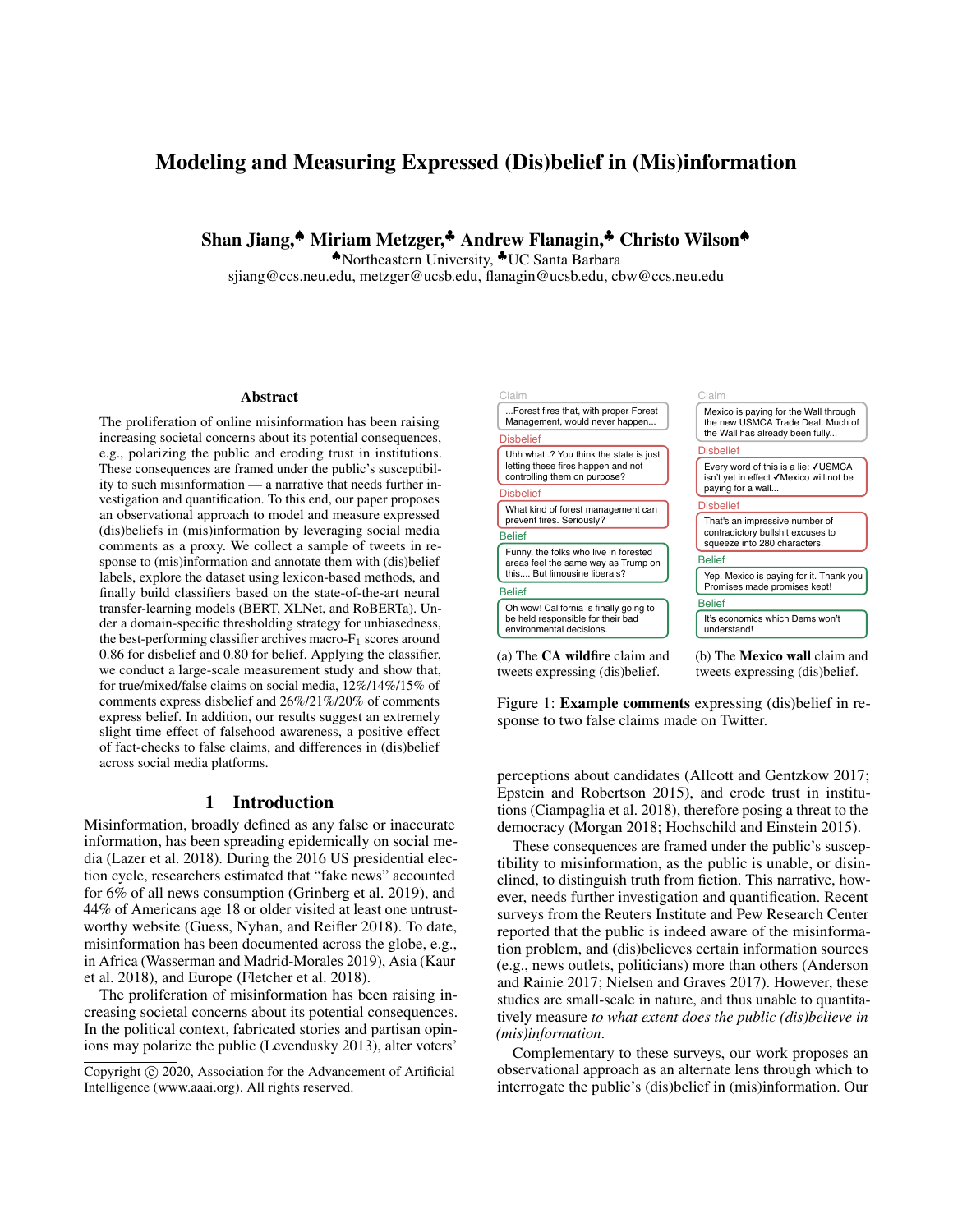approach leverages social media comments as a proxy for assessing individuals' responses to (mis)information. Consider the examples shown in Figure 1: the language used in comments in response to claims can express signals of the users' (dis)belief, therefore, if modeled properly, these social media comments can be used to measure the prevalence of *expressed* (dis)belief at scale.<sup>1</sup>

The first part of this paper explores methods to **model** (dis)belief expressed in comments. We start by collecting a small sample of tweets that comment on fact-checked claims, and then manually annotate each tweet with disbelief and belief labels. Using this dataset, we experiment with Natural Language Processing (NLP) models. We first conduct an exploratory analysis using lexicon-based methods, which reveals differences in word usage (e.g., falsehood awareness signals, positive and negative emotions) in tweets expressing (dis)belief verses others. Next, we experiment with classification models, including linear models with lexicon-derived features, as well as state-of-the-art neural transfer-learning models (e.g., BERT (Devlin et al. 2019), XLNet (Yang et al. 2019), and RoBERTa (Liu et al. 2019)). Then, we develop a domain-specific thresholding strategy for classifiers to make unbiased predictions compared to human experts. Under chosen thresholds, the best-performing classifier achieves macro- $F_1$  scores around 0.86 for predicting disbelief and 0.80 for belief. We have released our data, code, and trained models to accelerate the development of future studies.<sup>2</sup>

The second part of the paper aims to measure expressed (dis)belief at scale by applying the trained classifier. We run the classifier on an existing large, unlabeled dataset of social media comments in response to (mis)information (collected during our prior work (Jiang and Wilson 2018)) and analyze the estimated prevalence of expressed (dis)belief. Our results show that:

- RQ1, *overall prevalence*: For true/mixed/false claims on social media, 12%/14%/15% of comments express disbelief and 26%/21%/20% of comments express belief, suggesting (optimistically) increased disbelief and decreased belief as information veracity decrease, yet (pessimistically) considerable suspicions on truthful information;
- RQ2, *time effect*: There is an extremely slight time effect of falsehood awareness, where disbelief increases 0.001% and belief decreases 0.002% per day after a false claim is published;
- RQ3, *fact-check effect*: Controlling for the time effect, disbelief increases 5% and belief decreases 3.4% after claims are fact-checked, suggesting a positive effect of fact-checks on altering the prevalence of (dis)belief;
- RQ4, *platform differences*: There is a difference in (dis)belief expressed across three mainstream social media platforms (Facebook, Twitter, and YouTube).

In the rest of the paper,  $\S 2$  positions our work within related areas, § 3 describes the data collection and annotation process,  $\S 4$  experiments with NLP methods to model expressed (dis)belief, § 5 applies the model to measure expressed (dis)belief and answers (**RQ1–4**), and finally  $\S 6$  discusses the limitations of this observational approach and potential directions for future work.

### 2 Related Work

Our work to model and measure expressed (dis)belief in (mis)information connects a rich line of literature. This section positions our work within related misinformation studies, and discerns our work from related NLP tasks and datasets.

#### 2.1 (Dis)belief and (Mis)information

There is an emerging line of work focusing on the misinformation topic, ranging from its political influence (Allcott and Gentzkow 2017; Grinberg et al. 2019; Guess, Nagler, and Tucker 2019; Robertson et al. 2018; 2019) to algorithmic detection (Shu et al. 2017; Zhou et al. 2019) and intervention (Jiang et al. 2020; Jiang, Robertson, and Wilson 2020; 2019; Farajtabar et al. 2017; Jang and Kim 2018). Some of these studies adopted the recent (yet controversial) term "fake news", while we choose to use the term "misinformation" as it covers a broader spectrum of information veracity (e.g., partial truths, as opposed to blatant lies), and is not as politicized as "fake news".

A key question in this literature is (RQ1) *does the public believe misinformation, and if so, to what extent?* If misinformation is not believed, that would discount much of its alleged influence on the public and the political process.

Insights into (RQ1) are provided by existing psychological and sociological theories that hypothesize about the public's susceptibility to misinformation. Naïve realism (Ward et al. 1997) and confirmation bias theory (Nickerson 1998) from psychology suggested that people tend to believe in information that resonates with their pre-existing (yet potentially false) beliefs. Social identity (Stets and Burke 2000) and normative influence theory (Kincaid 2004) from sociology suggested that people tend to follow the norms of their established ideological groups when responding to information, and spread their beliefs in "socially safe" information, often regardless of its veracity.

On the empirical side, a report from the Pew Research Center provided evidence for these theories by conducting a survey about trust in news outlets across the ideological spectrum. It found a significant correlation between (a) the selfreported trust and (b) the ideological proximity between the audience and the news outlet, e.g., the liberal audience tended to trust the New York Times while conservative audiences did not, and vice-versa for Fox News (Mitchell et al. 2014). More recent reports from the Reuters Institute (Nielsen and Graves 2017) and Pew Research Center (Anderson and Rainie 2017) surveyed in more depth about the socio-psychological mechanisms behind (dis)belief and (mis)information, and reported that the public is indeed aware of the misinformation problem. Despite the valuable evidence they offered, these qualitative and experimental studies are small-scale, and they required direct interactions with the participants, therefore potentially suffering from the Hawthorne Effect where participants modified their behaviors under their awareness of being surveyed (McCarney et al. 2007).

<sup>&</sup>lt;sup>1</sup>We discuss the emphasis on *expressed* in  $\S 6.1$ .

<sup>&</sup>lt;sup>2</sup>Available at: https://misinfo.shanjiang.me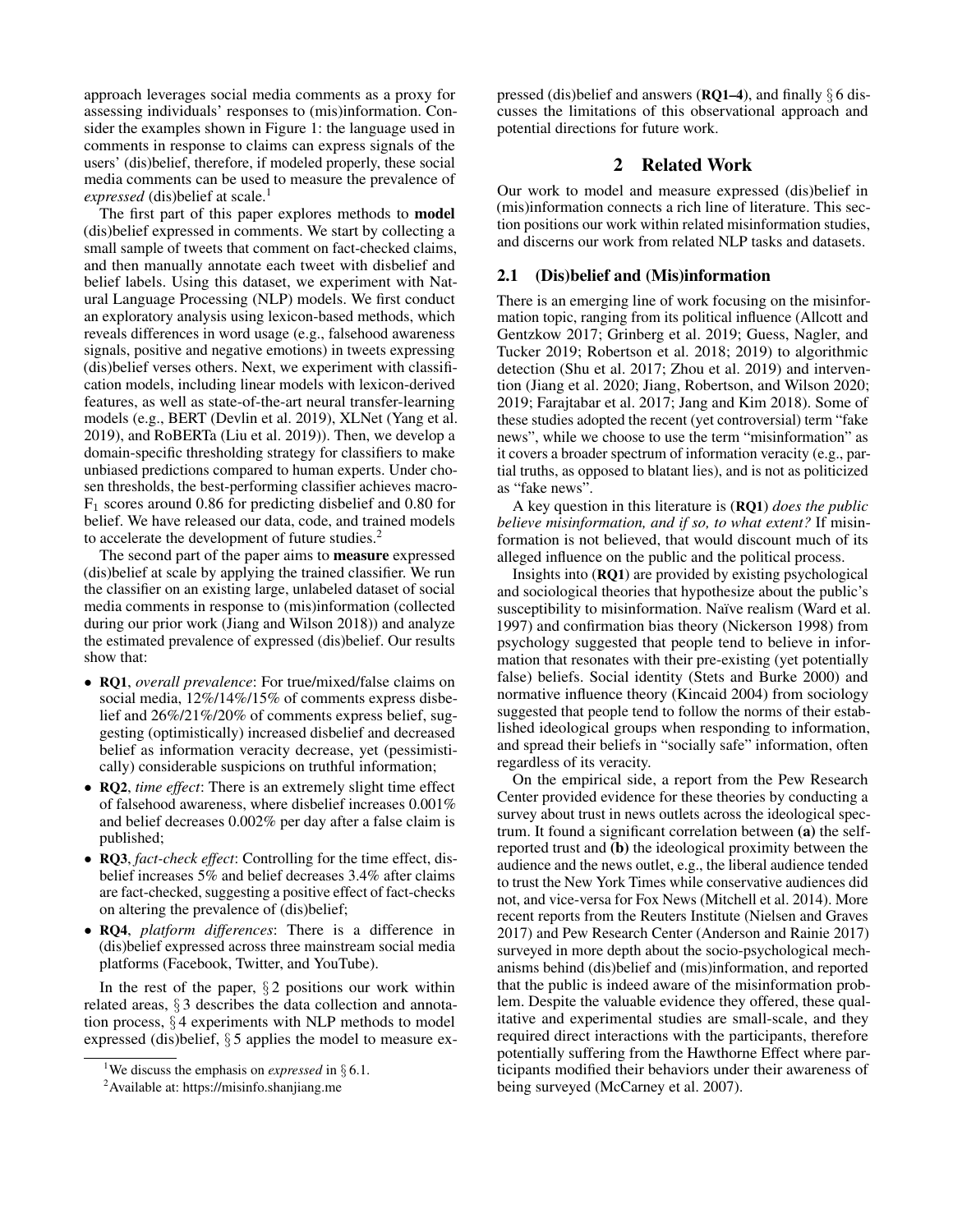Quantitative research on this topic is relatively limited. (Jiang and Wilson 2018) analyzed social media comments in response to misinformation using an unsupervised approach, and showed that certain linguistic signals suggesting (dis)belief (e.g., "fake", "dumbest") were distributed differently in response to claims with differing veracity. In  $\S 4.1$ , we verify that these signals do indeed correlate with the likelihood to express (dis)belief, but they are insufficient predictors to judge if a comment expresses (dis)belief.<sup>3</sup>

In addition to (RQ1), we also investigate two follow-up research question. The first is (RQ2) *if there is a time effect* for expressed (dis)belief in misinformation, where the public gradually realizes the truth after a claim is made, and therefore loses trust in false claims over time. This question is raised in light of recent work that leverages the "wisdom of the crowd" for misinformation detection (Tschiatschek et al. 2018; Kim et al. 2018).

The second question is (RQ3) *if fact-checks have an effect* on expressed (dis)belief, after a false claim is judged by a certified fact-checker (e.g., Snopes, PolitiFact) (Poynter 2020). This question continues an ongoing debate on the importance, or lack thereof, of fact-checking in the misinformation ecosystem (Tambuscio et al. 2015; Garrett, Nisbet, and Lynch 2013).

### 2.2 Related NLP Tasks and Datasets

In the realm of computational social science, automatically *scoring* a dataset is a common prerequisite for hypothesis testing. Existing studies that used language as a signal mostly adopted a simple, straightforward scoring method that leveraged unigram-based bag-of-words (BoW) models (Gentzkow, Kelly, and Taddy 2019; Hu et al. 2019). This method, however, could have limited applicability for our task, as identifying expressed (dis)belief could be more subtle than their tasks (e.g., identifying ideology), and therefore requires models to comprehend entire statements as a whole instead of averaging signals of unigrams.

In the realm of NLP, however, such *scoring* is the native output of probabilistic classifiers, and the above method is equivalent to linear models with BoW features on a sequence classification problem (Xing, Pei, and Keogh 2010). More recent and better solutions for this task use neural architectures (Lai et al. 2015; Zhou, Wan, and Xiao 2016) and pre-trained transfer-learning models (Devlin et al. 2019; Yang et al. 2019; Liu et al. 2019).

Specific applications of the sequence classification problem are defined within domain-specific datasets. Although there is, to our knowledge, no existing dataset on detecting (dis)belief, there are proposed NLP tasks that are related to our task. Stance detection, for example, aims to determine the for-or-against stance in comments for a two-sided argument (e.g., marijuana, gay marriage) (Hasan and Ng 2013; Joseph et al. 2017), and, in the political context, it often overlaps with ideology identification (Preotiuc-Pietro et al. 2017). Intuitively, this task is similar to our problem, however, we do observe conflicting cases in our data where comments shar-

ing the same ideological stance provide informative counterevidence on the claims and therefore express disbelief.

Similarly, classifications of other creative languages such as sarcasm (González-Ibánez, Muresan, and Wacholder 2011), satire (Burfoot and Baldwin 2009), irony (Farías, Patti, and Rosso 2016), and humor (Yang et al. 2015) share certain commonalities with our task, but none of them fulfills our need to identify (dis)belief.

### 3 Data

To model (dis)belief in (mis)information, we first collect a sample of tweets written in response to claims that are potentially misinformation, and then manually annotate them with belief and disbelief labels.

#### 3.1 Collecting Comments on Misinformation

Finding (mis)information claims. PolitiFact is an IFCNcertified fact-checking agency that evaluates the veracity of wide-spread claims online (Poynter 2020). We read through all of PolitiFact's fact-check articles written between January 1 to June 1, 2019 and manually found the ones whose claims originated from Twitter. We recorded the IDs of the tweets containing these claims.

Collecting comments in response to claims. Using the above fact-checked tweets as seeds, we queried an archived 1% sample of the tweet stream (Liu, Kliman-Silver, and Mislove 2014) and found all *comments* to the seed tweets. In Twitter's terminology, these comments include "replies" and "retweets with comments" (i.e., quoted tweets) but excludes other retweets (Twitter 2020). Note that we only keep comments whose text content is non-empty, as we aim to identify expressed (dis)belief using language features.

To filter out noise, we keep only the claims that we could link to >50 comments, which resulted in 18 claims with 6,809 comments. The short names of these claims are displayed as the  $x$ -tick labels in Figure 2. The full description of each claim and corresponding fact-check articles is available in our published dataset.

Representativeness. Although our archived 1% sample of the tweet stream has been shown to be representative of the Twitter ecosystem as a whole (Morstatter et al. 2013), this dataset is *not* a representative sample to understand the prevalence of (dis)belief at scale. This is due to (a) the narrow time period (i.e., half a year) of seed claims and comments, and (b) the omission of other mainstream social media platforms (e.g., Facebook, YouTube). While (a) is a common limitation on longitudinal validity in the literature (Street and Ward 2012), (b) is less commonly considered. (Zannettou et al. 2017) reported that misinformation sharing behaviors differ across platforms, which motivates our last research question (RQ4) *if expressed (dis)belief is distributed differently across social media platforms*.

Taken together, these two issues mean that high-level statistics from this sample cannot be used to measure (dis)belief and test related hypothesis. Hence, we leverage a much larger dataset in  $\S$  5). However, this sample is useful to understand

<sup>&</sup>lt;sup>3</sup>As some intuitive examples, the comments shown in Figure 1 have no obvious unigram signals signifying (dis)belief.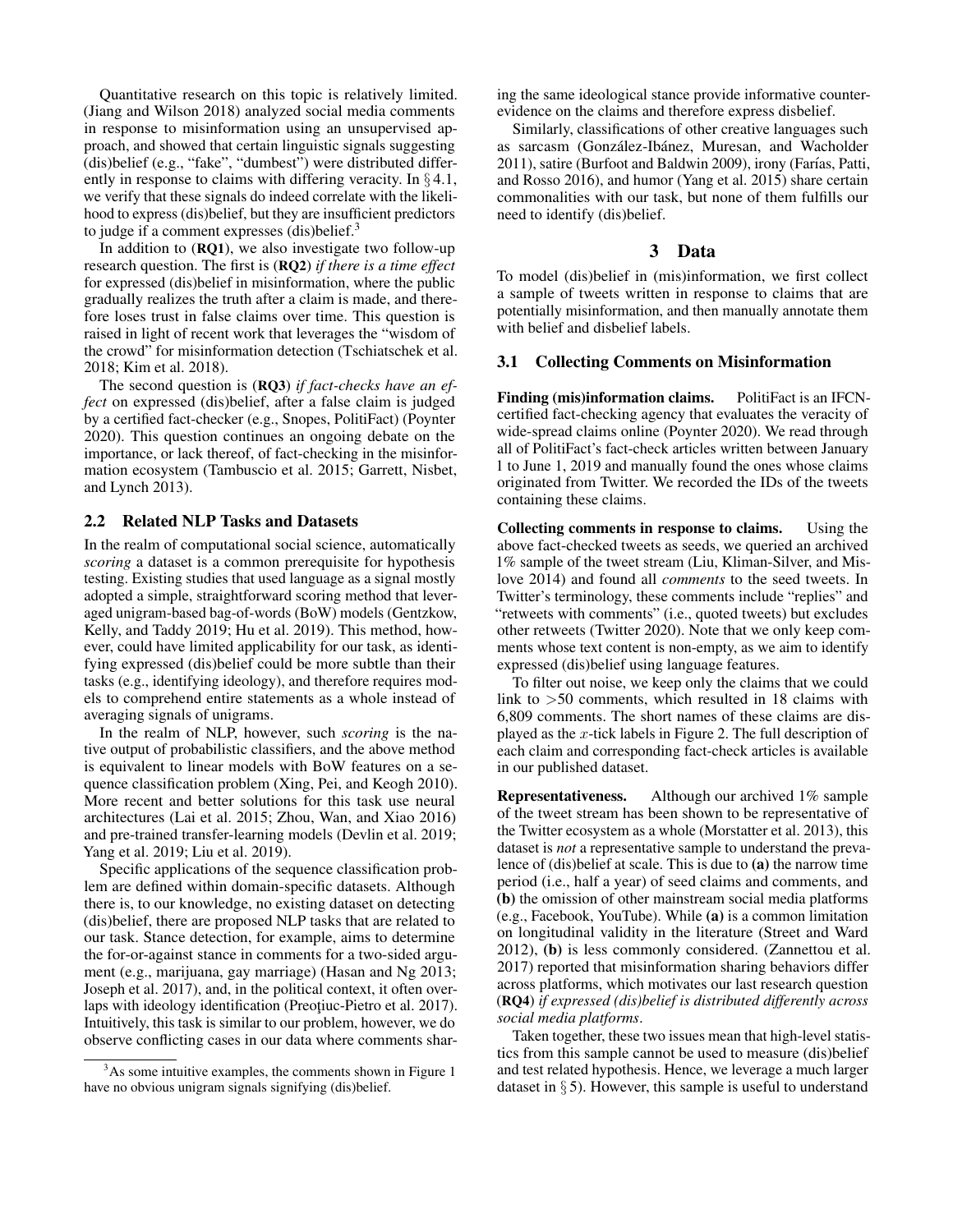

Figure 2: Inter-annotator agreement by claim. Out of 36 evaluated groups/labels, 66.7% are above 80% agreement and 88.9% are above 70% agreement.

the *language* that people used to express their (dis)belief in response to (mis)information.

#### 3.2 Annotating (Dis)belief Labels

We annotate our unlabeled dataset of comments with belief and disbelief labels by recruiting a group of communicationmajored undergrads and a faculty member from the communication department as the expert.

Task assignment. Annotating 6,809 tweets is a heavy task. To reduce the workload, we grouped these tweets by the initial claims and assigned each group of tweets to two independent human annotators. We trained the annotators, and then asked them to provide binary labels on each tweet in the given group: *disbelief* (i.e., if the person who wrote the comment *does not* believe the claim) and *belief* (i.e., if the person who wrote the comment *does* believe the claim). Note that these two labels are mutually exclusive but not necessarily complementary, i.e., we do not expect a tweet to show both belief and disbelief, but it can show neither.

Inter-annotator agreement. Our task assignment strategy allows us to evaluate inter-annotator agreement at the individual group level. We use the inter-annotator percent agreement $^4$  (i.e., the number of agreed labels over the total count) for each group and each label, and show the results in Figure 2. Out of 36 evaluated groups/labels, 66.7% (24/36) are above 80% agreement, 88.9% (32/36) are above 70% agreement, and only two are below 60% agreement, suggesting a high level of agreement among annotators, especially for a relatively subjective task.

Final labels. To obtain a final label for each tweet, a faculty member from the communication department read through all cases where two annotators disagreed and then provided a final judgement to break ties. This effectively makes our annotation process a majority vote among three members.

Note that there are two straightforward ways to formulate the (dis)belief labels: (a) a single-label quadruple-class formulation, where the four possible classes are: belief, disbelief,



(a) Disbelief distribution across 18 claims. The percentage of disbelief ranged from 0 to 62.4%, with a variance of 0.03.



(b) Belief distribution across 18 claims. The percentage of belief ranged from 2.8% to 91.1%, with a variance of 0.08.

Figure 3: Data overview by claim. There is large variation in expressed (dis)belief across the 18 claims, and the distributions of disbelief and belief are negatively correlated.

both, and neither; or (b) a double-label binary formulation, where one label is belief or not and the other is disbelief or not. Although these two formulations are equivalent here, (b) provides us with more flexibility for classification, as it is easy to threshold on each binary label and easy to analyze the performance tradeoff (as we discuss in  $\S 4.2$ ). Thus, we choose formulation (b) for the (dis)belief labels.

Data overview. Overall, out of 6,809 tweets, 2,399 (35.2%) are labeled as expressing disbelief, 1,282 (18.8%) are labeled as expressing belief, 3,128 (45.9%) are labeled as neither and none (0%) are labeled as both. Disbelief is over-represented in this sample (cf. the overall prevalence measured in  $\S 5.1$ ) as the 18 claims in the sample contain heavy misinformation.

The distribution of (dis)belief for each claim is shown in Figure 3. There is large variation in expressed (dis)belief across the 18 claims, and the distributions of disbelief and belief are, as expected, negatively correlated (Pearson  $r =$  $-0.68***$ ).<sup>5</sup>

### 4 Model

Leveraging our labeled dataset, we first conduct a lexiconbased exploratory analysis of language used across tweets expressing belief and disbelief, and then experiment with NLP models to build classifiers.

```
5*p < 0.05; **p < 0.01; ***p < 0.001.
```
<sup>&</sup>lt;sup>4</sup>Cohen's  $\kappa$  is not preferred here, as (dis)belief labels are, by our hypotheses, unevenly distributed and therefore  $\kappa$ 's baseline agreement is irrelevant.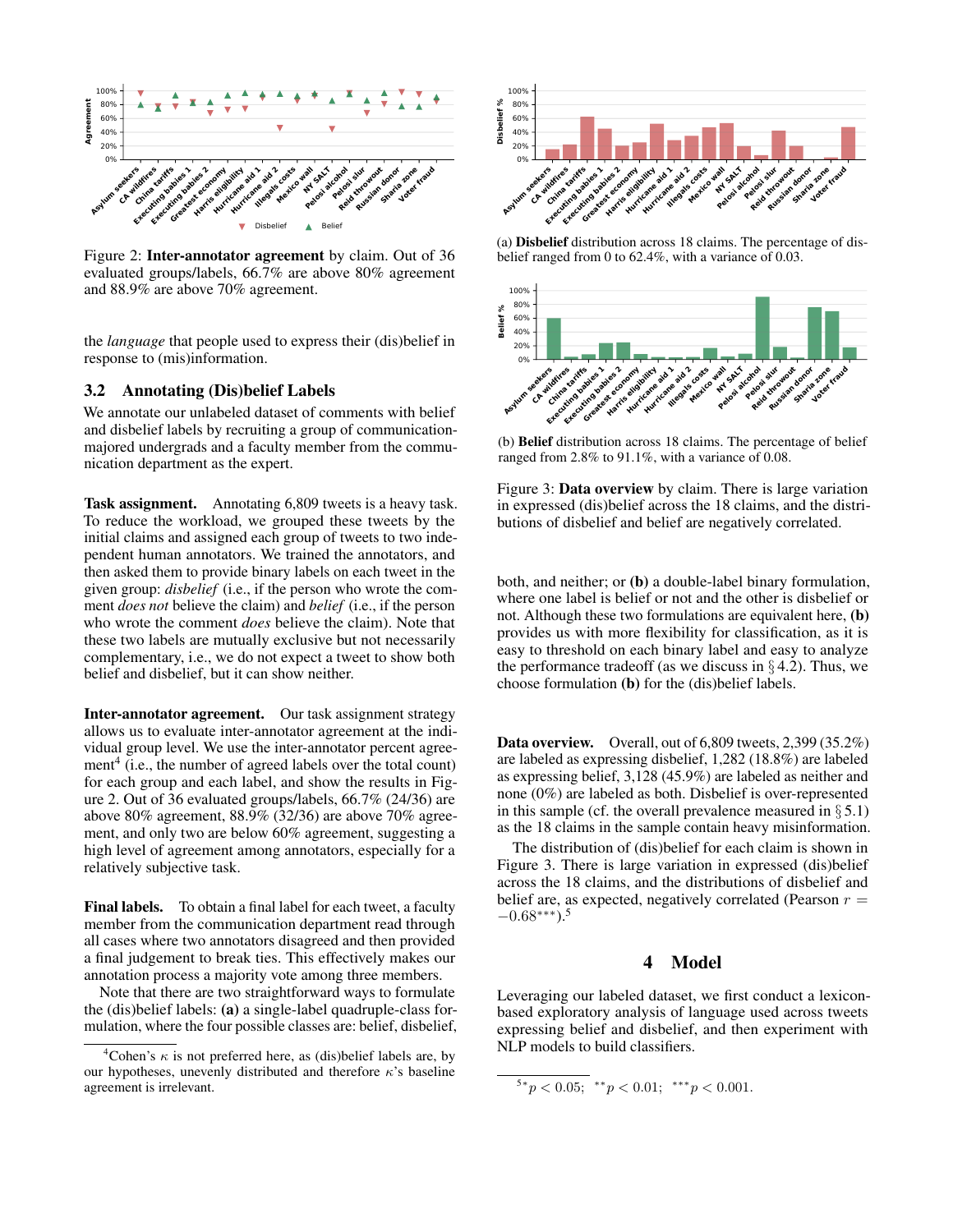

(a) Disbelief labels verses other. Tweets expressing disbelief contains more falsehood awareness signals (e.g., "lie", "fake", "stupid") and negative emotions, and less positive emotions and discrepancy.



(b) Belief labels verses other. Tweets expressing belief contains more exclamation (e.g., "!", "yay") and discrepancy, and less falsehood awareness signals (e.g., "lie", "fake", "stupid") and negative emotions.

Figure 4: Language difference between tweets expressing (dis)belief and others. Significance of difference is obtained by *t*-tests with  $p < 0.01$  after Bonferroni correction. Ten samples of significant categories of LIWC and ComLex with their respected t-values and category names are shown for both disbelief and belief labels.

#### 4.1 Exploratory Analysis of Language

We start the modeling of (dis)belief by exploring the question *if tweets expressing (dis)belief use different language than the others, and if so, what are the differences?*

We adopt a lexicon-based method to explore this question, and choose two lexicons: (a) LIWC (Tausczik and Pennebaker 2010), the most widely-used lexicon for understanding psychometric properties of language, containing generic emotional and topical word categories, e.g., "anger", "reward", "work"; and (b) ComLex (Jiang and Wilson 2018), a more contextual lexicon built from social media comments to misinformation, containing additional domain-specific categories, e.g., "fake", "fact", "hate speech".

Each word category in the lexicon contains a set of curated words that embody signals of the category (e.g., "sad" for "negative emotion"). Briefly, our method works as follows: we apply a lexicon on a tweet, which results in a frequency  $f_c$  for each category  $c$  in the lexicon, counting the overlap between words in the tweet and words in the corresponding category c. Then, at the dataset level, we compare the distributions of such frequency between tweets expressing  $(dis)$ belief and the others, by performing independent  $t$ -test

for  $\mathbb{E}(f_c)$ . Significance is obtained by setting  $p < 0.01$  after Bonferroni correction on the number of categories (392 total categories: 92 for LIWC and 300 for ComLex). Ten representative samples of significant categories with their  $t$ -values and category names<sup>6</sup> are shown in Figure 4.

Figure 4a shows that tweets expressing disbelief contain more falsehood awareness signals, including referrals to falsehood "lie, propaganda, ..."  $(t = 15.6***)$  and "fake, false, ..."  $(t = 14.2$ <sup>\*\*\*</sup>), referrals to the truth "fact, research, ..."  $(t = 8.5***)$ , and negative character portraits such as "liar, crook, ..."  $(t = 10.3$ \*\*\*) and "stupid, dumb, ..."  $(t = 8.7$ \*\*\*). These results are intuitive and provide face-validity to the existing linguistic study of misinformation responses, where similar signals were used to insinuate users' disbelief (Jiang and Wilson 2018). In addition, tweets expressing disbelief also contain more negative emotions ( $t = 7.6$ <sup>\*\*\*</sup>) and negation (e.g., "no, not",  $t = 4.3***$ ), less positive emotions  $(t = -5.6***)$  and discrepancy (e.g., "should, would",  $t = -6.1***$ ).

Figure 4b shows that tweets expressing belief contain less falsehood awareness signals, including referrals to falsehood "fake, false, ..."  $(t = -5.2***)$  and negative character portrait "stupid, dumb, ..."  $(t = -4.8***)$ . This is intuitively the opposite of disbelief. In addition, tweets expressing belief also contain more exclamation (for both LIWC exclamation marks,  $t = 4.8***$ , and ComLex "!, yay, ..." category,  $t = 6.6$ <sup>\*\*\*</sup>) and discrepancy ( $t = 4.6$ <sup>\*\*\*</sup>), and less negative reactions such as swear (e.g., "damn, fuck",  $t = -6.0$ \*\*\*) and anger (e.g., "hate, kill",  $t = -6.6$ \*\*\*).

#### 4.2 Experiments with Classification Models

Given these observed difference in language usage, our next question is *if such difference can be used to identify tweets that express (dis)belief?* To answer this question, we experiment with NLP models to build classifiers.

Chance. We first experiment with a chance classifier where we assign random probabilities for both disbelief and belief labels to demonstrate trivial performance baselines.

Lexicon-derived features with linear models. As a continuation of  $\S 4.1$ , we run experiments using lexicon-derived features with linear models. For each tweet, we concatenate all mapped frequencies  $f_c$  across all categories  $c$  to a vector representation  $\vec{f}$  (92 dimensions for LIWC and 300 for Com-Lex), and then feed these vector representations to a Logistic Regression (LR) layer for classification.

These models should perform better than trivial baselines, as they include the language signals we observed in  $\S 4.1$ . However, their performance is still inherently limited, as such methods only capture the semantics of unigrams while ignoring the dependency between words (e.g., co-reference, phrases). Thus, these models are incapable of comprehending an entire tweet at the sequence level.

Neural transfer-learning models. To boost performance, we embed the entire sequence and leverage state-of-the-

<sup>&</sup>lt;sup>6</sup>ComLex has some unnamed categories, in which case we use three words in that category as the category name.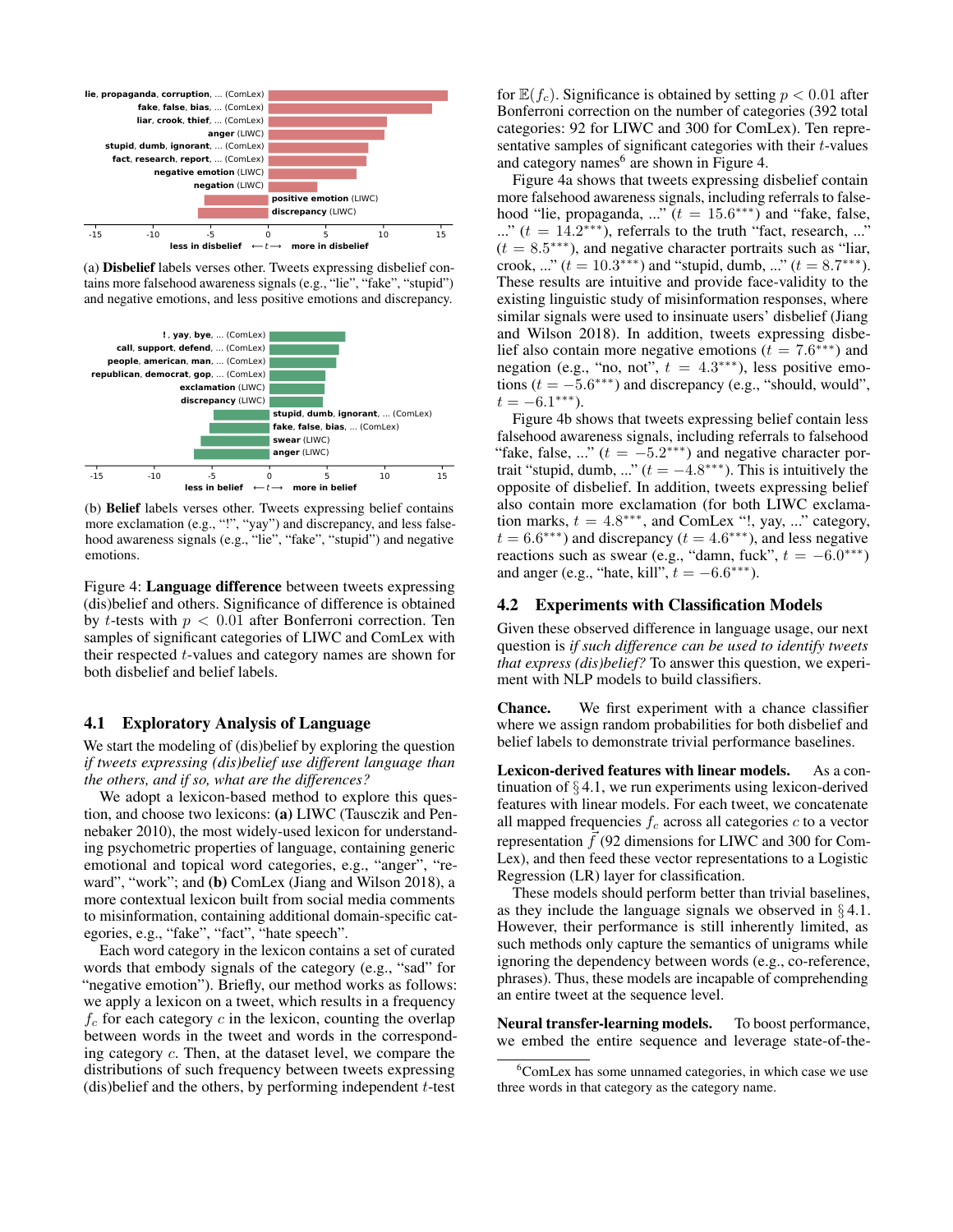art neural transfer-learning (Pan and Yang 2009) methods for the task. We experiment with three pre-trained models: BERT (Devlin et al. 2019), XLNet (Yang et al. 2019), and RoBERTa (Liu et al. 2019).

This method follows a *pre-training-fine-tuning* paradigm. During the *pre-training* phase, transformer (Vaswani et al. 2017) or transformer-XL (Dai et al. 2019) based models are trained on large, unlabeled corpus with certain objectives, e.g., BERT and RoBERTa are trained to predict missing words in sentences, XLNet is trained to predict last tokens in factorization orders of sentences. During this process, a randomly initialized model is adjusted by back-propagation of loss, and its weights are progressively updated to embed knowledge of human language.

During the *fine-tuning* phase, models are initialized with pre-trained weights and then re-train on labeled data over specific tasks. This process tunes an already sophisticated model to perform specific downstream tasks, thus the model is expected to achieve high performance on a small labeled dataset.

To experiment with these neural models, we first preprocess tweets through the same pipeline designed in the pre-training phase, which includes tokenizing tweets at the sub-word level using specific tokenizer, and then padding or truncating the sequence to a specific length.<sup>7</sup> Next, these sequences are fed to an input layer which is connected to a pre-trained model. After all parameters flow through the model, we replace the last layer of the model with a doublelabel classification layer to predict (dis)belief. Finally, we compare the predictions and labels, calculate the cross entropy loss, and back-propagate errors. This training process is done iteratively for a certain number of epochs, as determined by cross validation on the training set.

As reported in the original papers, these models achieve state-of-the-art performance on a wide range of generic NLP tasks. Thus, we expect that they can increase performance for our task (versus the linear models) without designing domain-specific neural architectures.

Experimental setup. We randomly split the dataset into 80% (5,448) training set and 20% (1,361) testing set. Our linear models were trained until convergence, which completed within one minute. We set up the neural models (BERT, XLNet, and RoBERTa) using the same neural architecture, hyperparameters, vocabularies, and tokenizers as the base models described in the original papers,<sup>8</sup> and we trained them for three epochs, which completed within two hours on a single Titan X Pascal GPU.

Evaluation metrics. All of the models we experiment with are probabilistic classifiers that assign a probability  $\mathbb P$  to the positive label (i.e., disbelief or belief) and the remaining



(a) For predicting disbelief labels, linear classifiers achieve best binary- $F_1$  scores near 0.6, and neural-transfer classifiers achieve best binary- $F_1$  scores around 0.8.

(b) For predicting belief labels, linear classifiers achieve best binary- $F_1$  scores near 0.5, and neural-transfer classifiers achieve best binary- $F_1$  scores around 0.7.

Figure 5: Precision-recall (for predicting positive labels) curves of six trained classifiers evaluated on the testing set. Three neural transfer-learning based classifiers (BERT, XLNet, and RoBERTa) have similar performance, and outperform two linear classifiers with lexicon-derived features (LIWC+LR and ComLex+LR), which outperform trivial baselines. Isolines for binary- $F_1$  scores are shown.

1 − P to the negative label (i.e., not disbelief or not belief). We then obtain the predicted label by setting a threshold  $\tau \in [0, 1]$  to cut off the probability distribution so that inputs with  $\mathbb{P} > \tau$  are assigned with positive labels and inputs with  $\mathbb{P} < \tau$  are assigned with negative labels.

Before discussing our thresholding strategy (i.e., the choice of  $\tau$ ), we evaluate each classifier on the testing set using precision-recall curves that we obtained by varying  $\tau$  between 0 and 1. After we choose the threshold  $\tau$ , we evaluate each classifier on the testing set using unbiasedness (defined later in § 4.3), binary-, macro-, and micro- $F_1$  scores under  $\tau$ .<sup>9</sup>

Results. The precision-recall curves of all classifiers are shown in Figure 5. Linear classifiers with lexicon-derived features (LIWC+LR and ComLex+LR) outperform trivial baseline methods and achieve their best binary- $F_1$  scores near 0.6 for disbelief (Figure 5a) and 0.5 for belief (Figure 5b). Neural transfer-learning based classifiers (BERT, XLNet and RoBERTa) have the best performance, achieving their best binary- $F_1$  scores around 0.8 for disbelief (Figure 5a) and 0.7 for belief (Figure 5b). The performances of the three neural classifiers are similar, with RoBERTa being slightly better than BERT and XLNet, aligning with the results in (Liu et al. 2019) for generic NLP tasks.

### 4.3 Thresholding Strategy

In the real world, the thresholding strategy is linked to specific downstream tasks: some common strategies include applying the default  $\tau = 0.5$ , choosing  $\tau$  that maximizes

 $7$ Although longer sequences are truncated to a maximum sequence length, information loss is expected to be rare, considering that commonsense writing styles usually put important (and thus identifiable) content in the beginning of comments (Jiang et al. 2020).

<sup>&</sup>lt;sup>8</sup>Due to equipment constraints, we are unable to run large models released from these papers.

 ${}^{9}$ For binary labels, micro- $F_1$  is equivalent to accuracy.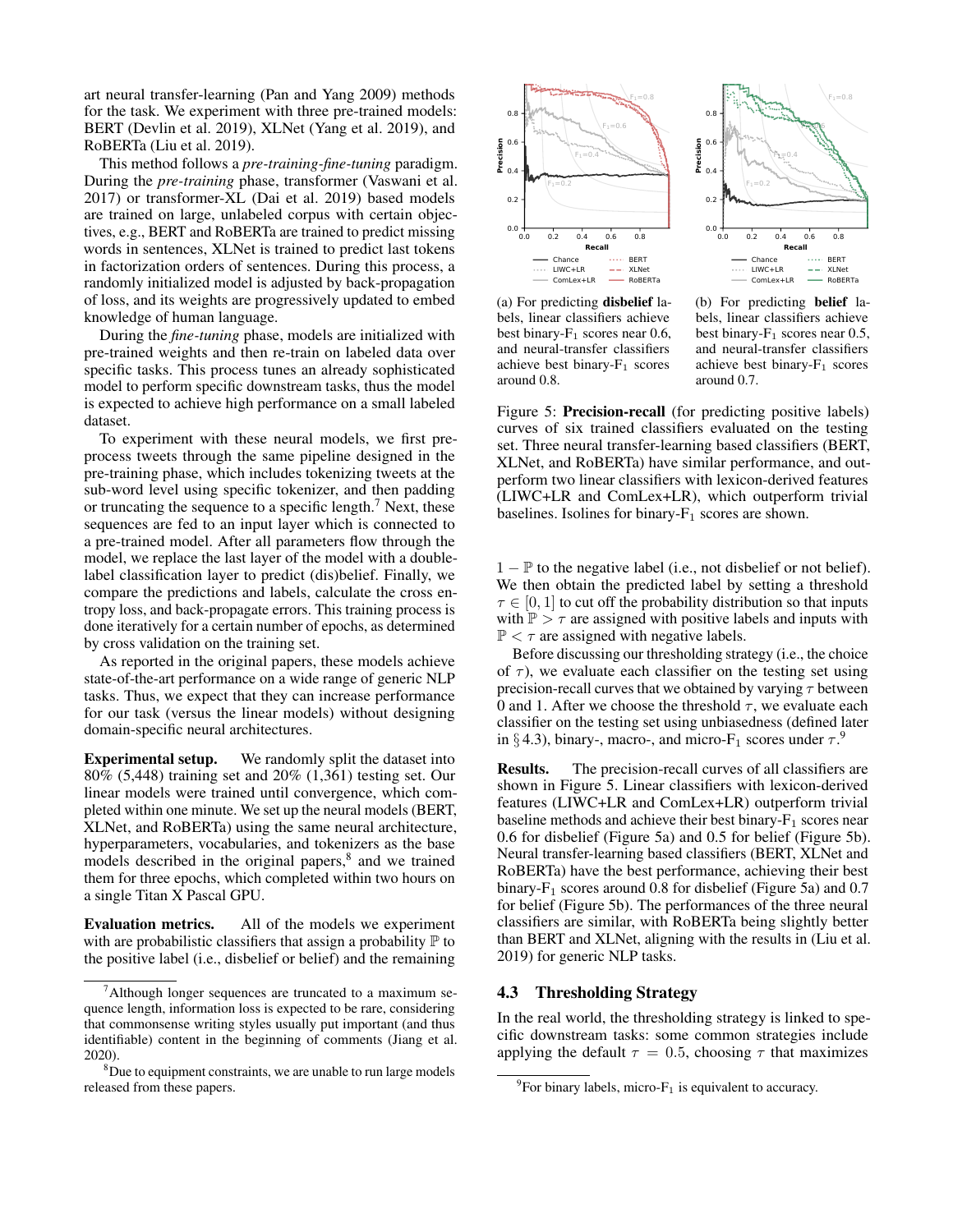Table 1: Evaluation results for classification. The chosen thresholds  $\tau$ , unbiasedness, binary-, macro-, and micro- $F_1$  scores under  $\tau$  for all experimented classifiers on the testing set are shown. Chance and linear classifiers can achieve unbiasedness for both disbelief and belief labels but exhibit poor performance. All three neural classifiers can achieve unbiasedness for the disbelief label but only RoBERTa can achieve unbiasedness for the belief label. RoBERTa also has the best  $F_1$  scores.

| <b>Classifier</b>                      | <b>Dishelief</b>        |         |                         |                         |                         | <b>Belief</b>           |         |                         |                         |                         |
|----------------------------------------|-------------------------|---------|-------------------------|-------------------------|-------------------------|-------------------------|---------|-------------------------|-------------------------|-------------------------|
|                                        | Threshold $\tau$        | Unbias? | $Binary-F_1$            | $Macro-F1$              | $Micro-F1$              | Threshold $\tau$        | Unbias? | $Binary-F_1$            | Macro- $F_1$            | $Micro-F1$              |
| Chance                                 | 0.654                   |         | 0.354                   | 0.494                   | 0.533                   | 0.814                   |         | 0.170                   | 0.490                   | 0.691                   |
| LIWC+LR<br>$ComLex+LR$                 | 0.415<br>0.364          |         | 0.548<br>0.586          | 0.647<br>0.683          | 0.675<br>0.712          | 0.306<br>0.279          |         | 0.450<br>0.371          | 0.666<br>0.612          | 0.806<br>0.761          |
| <b>BERT</b><br><b>XLNet</b><br>RoBERTa | 0.374<br>0.514<br>0.436 |         | 0.801<br>0.798<br>0.817 | 0.840<br>0.839<br>0.855 | 0.850<br>0.850<br>0.864 | 0.646<br>0.593<br>0.451 | Х       | 0.620<br>0.646<br>0.671 | 0.773<br>0.785<br>0.800 | 0.877<br>0.877<br>0.884 |

 $F_1$ /accuracy scores, choosing  $\tau$  under certain precision/recall guarantees, etc.

In our case, however, the application is to use the learned classifier as a proxy for human experts, to measure (dis)belief at scale. Therefore the classifier is expected to make statistically *unbiased* estimations comparing to the underlying label distribution. This means that a desirable  $\tau$  should equalize error rates between false positives and negatives, so that errors can be balanced out when the classifier is applied onto a large dataset.

Specifically, consider the following confusion matrix:

Human experts Positive Negative Predictions Positive TP FP TP+FP Negative FN TN FN+TN TP+FN FP+TN N

Consider a tweet expressing (dis)belief as label  $b$ , then the underlying prevalence  $E(b)$  in the sample is the number of positive labels (TP+FN) divided by the sample size  $(N)$ . Using a trained classifier to predict  $b$ , the estimated prevalence  $\mathbb{E}(\hat{b})$  is then the number of predicted positive labels (TP+FP) divided by the sample size  $(N)$ . An unbiased classifier should make  $\mathbb{E}(b) = \mathbb{E}(\hat{b})$ , i.e.,

$$
\mathbb{E}(b) = \frac{\text{TP}(\tau) + \text{FN}(\tau)}{\text{N}} = \frac{\text{TP}(\tau) + \text{FP}(\tau)}{\text{N}} = \mathbb{E}(\hat{b}), \quad (1)
$$

and therefore,

$$
FP(\tau) = FN(\tau). \tag{2}
$$

To verify unbiasedness, we choose a threshold  $\tau$  using Equation 2 for every classifier from the training set, and then apply the same threshold  $\tau$  on the testing set and conduct hypothesis tests on Equation 2 again. If Equation 2, as the null hypothesis, is not rejected, the classifier under threshold  $\tau$  is unbiased. We use the  $\chi^2$  test and set the significance level as  $p < 0.01$  after Bonferroni correction.

The final evaluation results for all experimented classifiers are shown in Table 1. Chance and linear classifiers, with their simple structure, can easily achieve unbiasedness for both disbelief and belief labels. However, this unbiasedness is moot given their poor performance, as we hypothesize that prevalence will shift in the measurement dataset, i.e., if we

apply the Chance classifier under the chosen threshold for measurement, the resulting distribution would be the same as our training data, whose distribution is not representative (as discussed in  $\S 3.1$ ). For the neural classifiers, all three can achieve unbiasedness for the disbelief label but only RoBERTa can achieve unbiasedness for the belief label. In addition, RoBERTa has the best performance evaluated by  $F_1$  scores, therefore we choose it as the classifier to measure (dis)belief at scale.

#### 5 Measurement

As an application of our classifier, we leverage it to measure (dis)belief at scale and explore our proposed research questions. Our measurement study leverages an existing dataset collected by (Jiang and Wilson 2018) that contains 1,672,687 comments collected from Facebook, 113,687 from Twitter, and 828,000 from YouTube written in response to 5,303 fact-checked claims. These claims are drawn from the entire archive of Snopes and PolitiFact's articles between their founding and January 9, 2018.

The applicability of our trained classifier on this dataset is suggested by (a) the same data collection method, i.e., gathering all comments on social media made in response to seed claims identified from fact check articles; and (b) the consistent style of informal English language in social media comments.<sup>10</sup> We preprocess the dataset the same way as our experiments, and then feed the dataset to the RoBERTabased classifier using our chosen  $\tau$  as the threshold to predict (dis)belief labels on each comment. This process runs within six hours on a single Titan X Pascal GPU.

#### 5.1 Prevalence of (Dis)belief

(RQ1) asks for an estimation of the prevalence of (dis)belief. This prevalence intuitively varies by the types of (mis)information, therefore we aggregate the veracity of the original claims into three (mis)information types: (a) true, if the claims are rated as "true" by Snopes or PolitiFact — these claims contain no misinformation, and their responses were shown to follow distinctive patterns versus others (Jiang and

 $10$ This, however, does not suggest that the measurement dataset and the training dataset have identical distributions. We are actively working to annotate the measurement dataset for future release.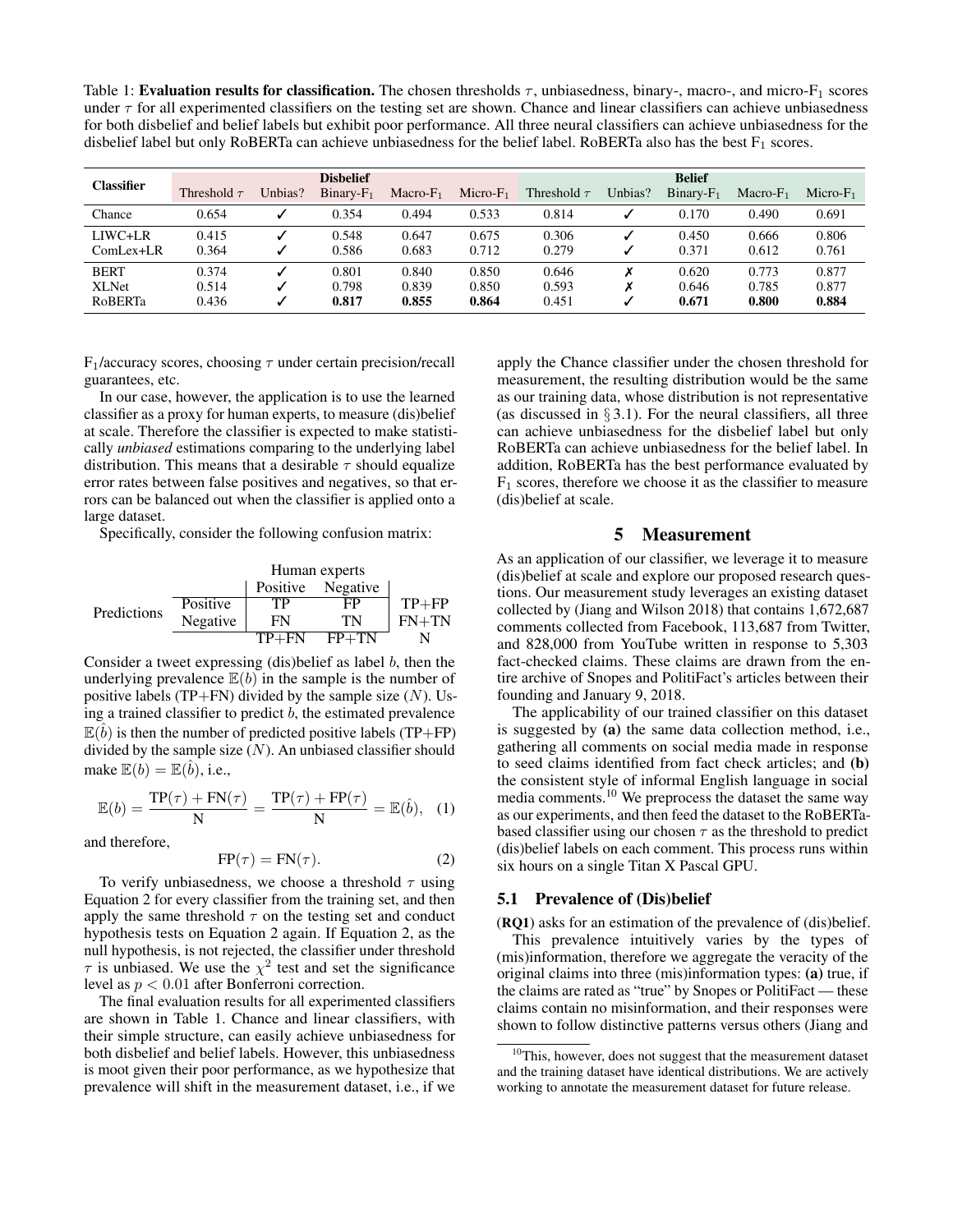



(a) For disbelief, as the veracity of the claims decreases, the prevalence of expressed disbelief increases.

(b) For belief, as the veracity of the claims decreases, the prevalence of expressed belief also decreases.

Figure 6: Prevalence of (dis)belief. For true/mixed/false claims on social media, 12%/14%/15% of comments express disbelief and 26%/21%/20% of comments express belief.

Wilson 2018); (b) mixed, if the claims are rated as "mostly true", "half true", or "mixed" — these claims contain some misinformation but also some truth; and (c) false, if the claims are rated as "mostly false", "false", or "pants on fire!" these claims contain mostly falsehood.

Next, we aim to estimate the prevalence of (dis)belief in comments in the dataset. However, some of these comments are impacted by a powerful confounding variable: the existence of a fact-check article. To mitigate this, we filter out comments that were posted *after* the corresponding factcheck article was published. Note that, even with this filtering, the remaining comments could still be biased in the claimants distribution (as we discuss in  $\S 6.1$ ).

Finally, we group the remaining comments by the (mis)information type, average their (dis)belief labels (1 if estimated to express (dis)belief and 0 otherwise), and show the results in Figure 6.

We observe that as veracity of claims decrease, disbelief increases while belief decreases. As shown in Figure 6a, we estimate that 12%, 14%, and 15% of comments express disbelief in response to true, mixed, and false claims, respectively; Figure 6b shows that 26%, 21%, and 20% of comments express belief in response to true, mixed, and false claims, respectively. These findings suggests that at least some people commenting on misinformation have the ability to distinguish falsehood, which resonates with the results from existing studies on belief in misinformation (Anderson and Rainie 2017; Mitchell et al. 2014; Nielsen and Graves 2017).

However, the difference in the prevalence of (dis)belief across (mis)information types is relatively small, and for claims that were verified to be true, we estimate that only 26% of comments express belief while 12% express disbelief. One potential explanation for this observation is that the partisan environment drives the public to suspect any claims raised from the opposite ideological group regardless of veracity (Hochschild and Einstein 2015; Guess, Nyhan, and Reifler 2018; Grinberg et al. 2019). Another, though less likely, explanation is that media literacy education equips the public with curiosity to query and doubt all claims, even when the claim is consistent with existing facts (Potter 2018; Hobbs and Jensen 2009). Both explanations are worthy of deeper investigation by future work.

Table 2: Regression results for the effects of time and factchecks. OLS is used to estimate parameters for constant effect  $(\hat{\beta}_0)$ , time effect  $(\hat{\beta}_1)$ , and effect of fact-check  $(\hat{\beta}_2)$ on 1,395,293 comments in response to false information. There is an extremely slight time effect of falsehood awareness, where disbelief increases 0.001% and belief decreases 0.002% per day after the initial claim. Controlling the time effect, disbelief increases 5% and belief decreases 3.4% after a fact-check.

| <b>Parameters</b>               | <b>Dishelief</b>       |            | <b>Belief</b>          |            |  |  |
|---------------------------------|------------------------|------------|------------------------|------------|--|--|
|                                 | Estimation             | $p$ -value | Estimation             | $p$ -value |  |  |
|                                 | $+1.52 \times 10^{-1}$ | ***        | $+1.98 \times 10^{-1}$ | ***        |  |  |
| $\frac{\beta_0}{\hat{\beta_1}}$ | $+9.96 \times 10^{-6}$ | ***        | $-2.19 \times 10^{-5}$ | ***        |  |  |
| $\hat{\beta_2}$                 | $+5.00 \times 10^{-2}$ | ***        | $-3.41 \times 10^{-2}$ | ***        |  |  |
| # of samples                    | 1, 395, 293            |            | 1, 395, 293            |            |  |  |

#### 5.2 Effects of Time and Fact-Checks

(RQ2) and (RQ3) ask for the effects of time and fact-checks. These two questions confound together along the temporal dimension, therefore we investigate them simultaneously. We focus on their effects on false claims, which restricts our analysis to 1,395,293 comments.

To investigate (RQ2) and (RQ3), we formulate the following model: we denote a comment as  $m$ , its corresponding claim as  $C_m$ , its corresponding fact-check for the claim as  $F_m$ , and  $\Delta_{e_1,e_2}$  as the time difference (unit: days) between event  $e_1$  and event  $e_2$  ( $\Delta_{e_1,e_2} > 0$  if  $e_2$  happens after  $e_1$ ). Then,  $\Delta_{C_m,m}$  represents the time delay between a comment and its claim, and  $\Delta_{F_m,m}$  represents the time delay between a comment and the fact-check of its claim.

Under these notations, the following model captures the linear effects of time and fact-checks:

$$
\hat{b} = \beta_0 + \underbrace{\beta_1 \cdot \Delta_{C_m, m}}_{(\text{RQ2})} + \underbrace{\beta_2 \cdot \mathbb{I}_{+}(\Delta_{F_m, m})}_{(\text{RQ3})} + \epsilon, \qquad (3)
$$

where  $\hat{b}$  is the underlying prevalence of (dis)belief estimated by the classifier (defined in  $\S 4.3$ ),  $\mathbb{I}_{+}$  is the identity function of positive numbers that returns 1 if the input is positive and 0 otherwise,  $\epsilon \sim N(0, \sigma^2)$  is normally distributed noise centered at 0, and  $\beta_0$ ,  $\beta_1$ ,  $\beta_2$  are the parameters to be estimated.

This model is similar to the traditional *difference-indifference* model from causal estimation methods, where the (broadly defined) time variable  $\Delta$  and the intervention variable I are regressed jointly to estimate their respected effects (Lechner and others 2011). In our setting,  $\Delta$  is defined as the time difference between a comment  $m$  and its corresponding claim  $C_m$ , and  $\mathbb I$  is a binary variable identified by the time difference between a comment  $m$  and its corresponding fact-check  $F_m$ .

We use Ordinary Least Square (OLS) to estimate Equation 3 for  $\hat{\beta}_0$ ,  $\hat{\beta}_1$ ,  $\hat{\beta}_2$ . Here,  $\hat{\beta}_0$  represents the constant effects of the underlying initial (dis)belief;  $\hat{\beta}_1$  represents the time effect (RQ2), i.e., for every unit of  $\Delta_{c_m,m}$ , (dis)belief is changed by  $\hat{\beta_1};\hat{\beta_2}$  represents the effect of fact-checks (**RQ3**),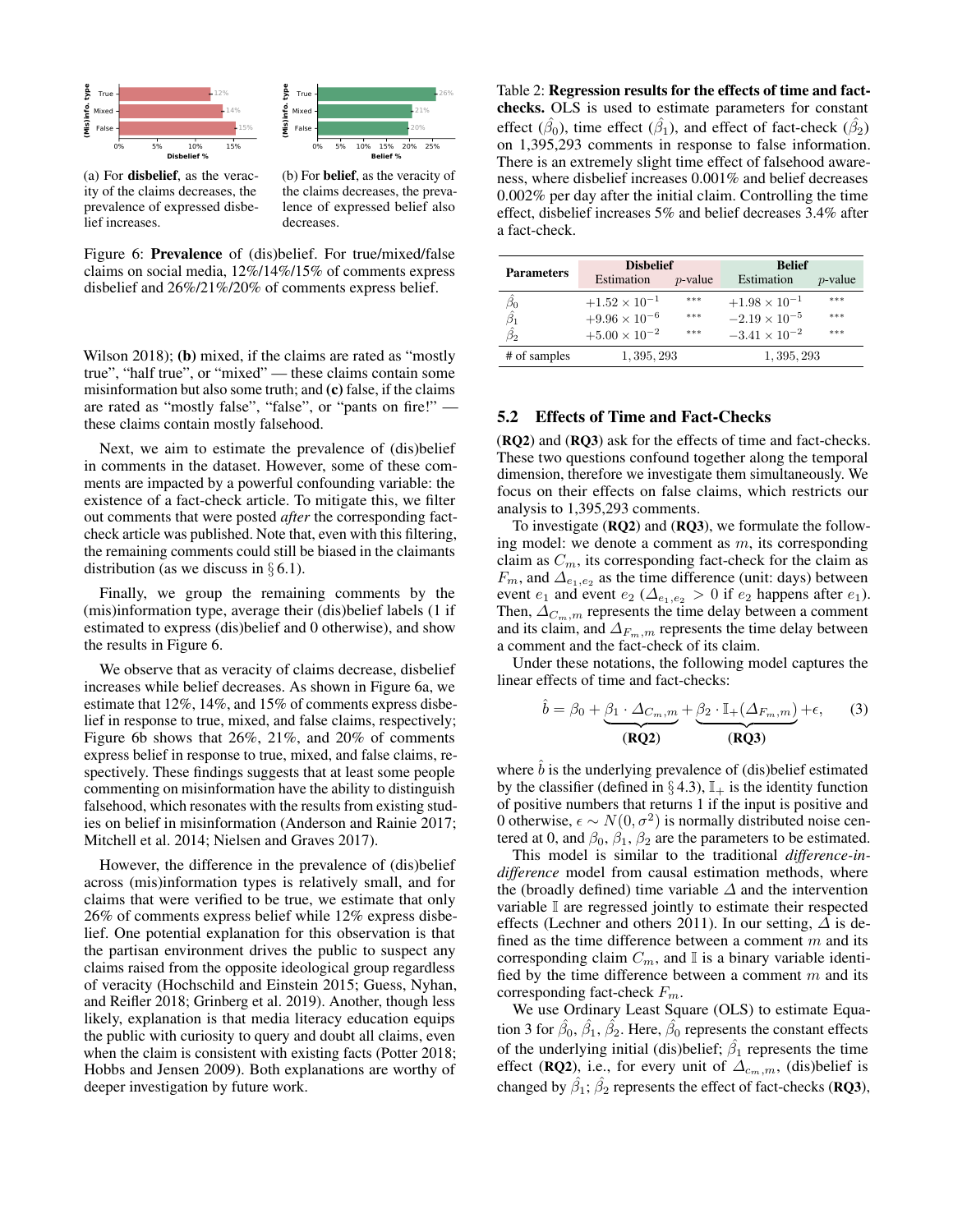

(a) For disbelief, Facebook comments express less disbelief than YouTube. However, the difference is not significant for Twitter.

(b) For belief, Facebook comments express more belief than YouTube, and YouTube comments express more belief than Twitter.

22%

18%

Figure 7: Platforms difference of expressed (dis)belief. The measured prevalence varies across social media platforms.

i.e., after fact-checks (the threshold of  $\mathbb{I}_{+}$ ,  $\Delta_{F_m,m} > 0$ ), (dis)belief is changed by  $\hat{\beta}_2$ .

As shown in Table 2, there is an extremely slight time effect, where disbelief increases 0.001% and belief decreases 0.002% per day after the initial false claims. This effect may be caused by social dynamics, where past comments embed the "wisdom of the crowd" at identifying misinformation, which then impacts future users who engage with the claims (Tschiatschek et al. 2018; Kim et al. 2018). Controlling for the time effect, disbelief increases 5% and belief decreases 3.4% after the publication of a fact-check article, which reinforces existing work on the positive effects of fact-checks (Tambuscio et al. 2015; Hannak et al. 2014; Garrett, Nisbet, and Lynch 2013). Note that although the prevalence of (dis)belief is altered by fact-checks, the mechanism behind such positive effects is still unknown: does the fact-check correct the existing false belief of the same group of users, or does the publication of the fact-check attract a different group of users to comment on the claim with disbelief (therefore altering the overall prevalence)?

#### 5.3 Difference Across Platforms

(RQ4) asks for difference in (dis)belief across social media platforms. We process the dataset the same way as  $\S 5.1$ , except that here we group data by social media platforms instead of misinformation types.

As shown in Figure 7, the prevalence of (dis)belief varies across social media platforms. Figure 7a shows that for disbelief, Facebook comments express less disbelief than YouTube, while the difference is not significant for Twitter. Figure 7b shows that for belief, Facebook comments express more belief than YouTube, whose comments express more belief than Twitter.

Note that this aggregation ignores other confounders, e.g., claim and audience distributions, therefore the result only suggest an overall difference in (dis)belief prevalence across platforms. This reinforces our position (articulated in  $\S 3.1$ ) that analyzing Twitter alone is insufficient to represent the misinformation ecosystem.

#### 6 Discussion

Our study has several limitations that we discuss in this section, together with potential directions for future work.

### 6.1 Limitations

The dataset we use in our measurement study contains 2,614,374 social media comments, written in response to the entire archive of 5,303 fact-checked claims by Snopes and PolitiFact, a large dataset that is arguably representative to measure the prevalence of (dis)belief. However, the dataset could still be biased in certain respects.

Claimant bias. First, fact-checked claims are, in general, made by high-profile claimants (e.g., political pundits or well-known organizations), therefore excluding claims from the common crowd. There is, to our knowledge, no existing work discussing the relative importance of claims erroneously made (or misinterpreted) by the common crowd in the misinformation ecosystem, therefore we are unable to estimate to what extend this exclusion affects our measurement.

Topical bias. Second, most of the articles from Snopes and PolitiFact are focused on politics or political issues, therefore our measurement is also heavily focused on these topics. Other popular misinformation topics, such as health (Berinsky 2017) or scientific (Farrell, McConnell, and Brulle 2019) misinformation, could be less polarized and thus alter the underlying distributions of (dis)belief.

Proxy validity. The use of comments to understand social interaction is common in social media studies. However, a comment may not reflect the true underlying belief of a person. The Hawthorne effect (McCarney et al. 2007) would suggest that social media users are aware of being observed by the public and thus change their behaviors. Social identity (Stets and Burke 2000) and normative influence theory (Kincaid 2004) would suggest that a comment could be posted just to cater to the preference of a person's ideological group, instead of capturing their true belief. Additionally, the (dis)belief of people who retweet the claim without commenting are not captured in our approach. Therefore, we emphasize that our study measures *expressed* (dis)belief in the misinformation ecosystem, and our results should be interpreted together with existing qualitative and experimental studies (Anderson and Rainie 2017; Nielsen and Graves 2017).

Bots and likewise. Although comments from bot and botlike (e.g., the Internet Research Agency (IRA)) users are not cleaned in the dataset, recent studies show that bots mostly spread repeated information rather than commenting (Shao et al. 2017), and the IRA had very limited commenting activity comparing to the entire Twitter population (Im et al. 2019; Zannettou et al. 2019). We compared our training dataset verses an IRA account dataset released by Twitter and found no overlap (Gadde and Roth 2018). Therefore, the existence of bots should have minimal effects on our results. Note that the limited commenting activity of IRA does not imply limited *impact*, as a comment can influence subsequent comments. That said, comments under such influence, as long as they are from real users, are intended to be captured in our measurement.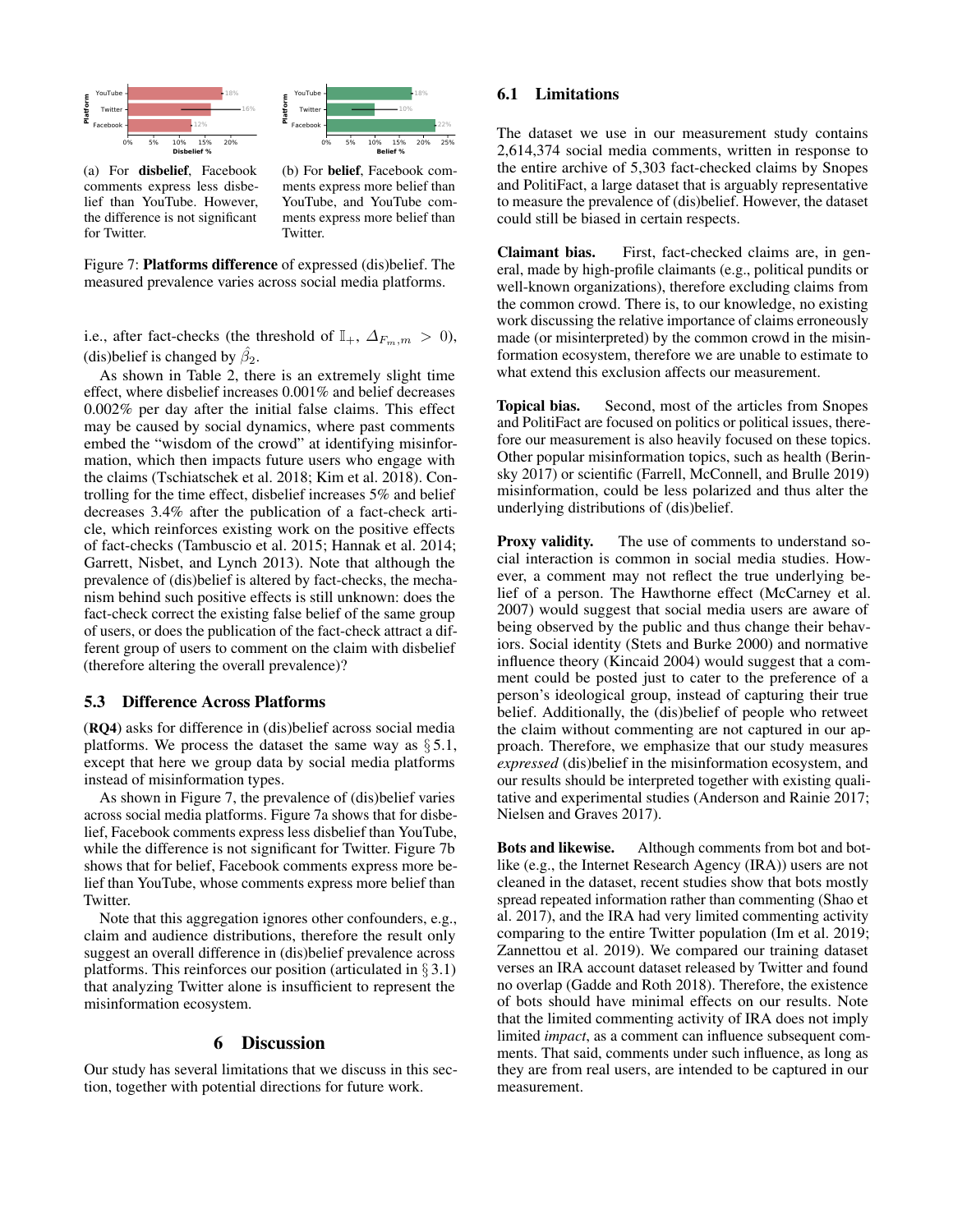### 6.2 Future Work

Our work presents initial results for observational studies of expressed (dis)belief in (mis)information, and future work can extend both the modeling and measurement aspects of our work.

Modeling The state-of-the-art pre-trained models for classification in our experiments have been shown to outperform specifically-designed neural architectures for a widerange of NLP tasks (Devlin et al. 2019; Yang et al. 2019; Liu et al. 2019), and achieved reasonable performance for our task as evaluated in  $\S 4.2$ . However, there is still potential modeling space to improve classification performance, and we hope the release of our annotated dataset can benefit future researchers for this task.

Measurement Our measurement is first focused on estimating a *coarse average* of (dis)belief prevalence, and then on potential effects of time, fact-checks, and platforms. Future work can apply our released classifier to study more fine-grained research questions, as long as more features are observed in future dataset. In addition to the followup questions we raised in  $\S 5$ , there are other potential directions along this line, e.g., a recent study showed that conservatives and senior citizens are more vulnerable to *spread* misinformation (Guess, Nagler, and Tucker 2019), but are they also more vulnerable to *believe* it, and if so, to what extend? Are there geographic or longitudinal differences in the distribution of (dis)belief?

### 6.3 Conclusion

In this paper, we proposed and developed an observational approach to understand expressed (dis)belief in (mis)information by leveraging comments as a proxy. We applied our trained classifier to explore the research questions of the prevalence of (dis)belief, the effects of time and fact-checks, and differences across social media platforms.

Our measurement delivered some optimistic results, e.g., increased disbelief and decreased belief as information veracity decrease, (albeit slightly) increased disbelief and decreased belief for false claims over time, a positive effect of fact-checks. However, these results do not undermine the fundamentally concerning consequences of misinformation, especially since we also found some pessimistic results, e.g., considerable suspicion of truthful claims.

Despite several notable limitations, we hope this work will be a helpful addition to the literature that complements existing qualitative and experimental studies of (dis)belief and (mis)information.

## Acknowledgments

We thank the anonymous reviewers for their helpful comments and Ming Min for invaluable discussion on this work. This research was supported in part by NSF grant IIS-1553088. Any opinions, findings, and conclusions or recommendations expressed in this material are those of the authors and do not necessarily reflect the views of the NSF.

## References

Allcott, H., and Gentzkow, M. 2017. Social media and fake news in the 2016 election. *Journal of Economic Perspectives* 31(2).

Anderson, J., and Rainie, L. 2017. The future of truth and misinformation online. *Pew Research Center*.

Berinsky, A. J. 2017. Rumors and health care reform: Experiments in political misinformation. *British Journal of Political Science* 47(2).

Burfoot, C., and Baldwin, T. 2009. Automatic satire detection: Are you having a laugh? In *Proc. of ACL*.

Ciampaglia, G. L.; Mantzarlis, A.; Maus, G.; and Menczer, F. 2018. Research challenges of digital misinformation: Toward a trustworthy web. *AI Magazine* 39(1).

Dai, Z.; Yang, Z.; Yang, Y.; Cohen, W. W.; Carbonell, J.; Le, Q. V.; and Salakhutdinov, R. 2019. Transformer-xl: Attentive language models beyond a fixed-length context. In *Proc. of ACL*.

Devlin, J.; Chang, M.-W.; Lee, K.; and Toutanova, K. 2019. Bert: Pre-training of deep bidirectional transformers for language understanding. In *Proc. of NAACL*.

Epstein, R., and Robertson, R. E. 2015. The search engine manipulation effect (SEME) and its possible impact on the outcomes of elections. *PNAS* 112(33).

Farajtabar, M.; Yang, J.; Ye, X.; Xu, H.; Trivedi, R.; Khalil, E.; Li, S.; Song, L.; and Zha, H. 2017. Fake news mitigation via point process based intervention. In *Proc. of ICML*.

Farías, D. I. H.; Patti, V.; and Rosso, P. 2016. Irony detection in twitter: The role of affective content. *ACM ToIT* 16(3).

Farrell, J.; McConnell, K.; and Brulle, R. 2019. Evidence-based strategies to combat scientific misinformation. *Nature Climate Change*.

Fletcher, R.; Cornia, A.; Graves, L.; and Nielsen, R. K. 2018. Measuring the reach of ?fake news? and online disinformation in europe. *Reuters institute factsheet*.

Gadde, V., and Roth, Y. 2018. Enabling further research of information operations on twitter. *Twitter Blog* 17.

Garrett, R. K.; Nisbet, E. C.; and Lynch, E. K. 2013. Undermining the corrective effects of media-based political fact checking? the role of contextual cues and na¨ıve theory. *Journal of Communication* 63(4).

Gentzkow, M.; Kelly, B.; and Taddy, M. 2019. Text as data. *Journal of Economic Literature* 57(3).

González-Ibánez, R.; Muresan, S.; and Wacholder, N. 2011. Identifying sarcasm in twitter: a closer look. In *Proc. of HLT*.

Grinberg, N.; Joseph, K.; Friedland, L.; Swire-Thompson, B.; and Lazer, D. 2019. Fake news on twitter during the 2016 us presidential election. *Science* 363(6425).

Guess, A.; Nagler, J.; and Tucker, J. 2019. Less than you think: Prevalence and predictors of fake news dissemination on facebook. *Science advances* 5(1).

Guess, A.; Nyhan, B.; and Reifler, J. 2018. Selective exposure to misinformation: Evidence from the consumption of fake news during the 2016 us presidential campaign. *European Research Council*.

Hannak, A.; Margolin, D.; Keegan, B.; and Weber, I. 2014. Get back! you don't know me like that: The social mediation of fact checking interventions in twitter conversations. In *Proc. of ICWSM*.

Hasan, K. S., and Ng, V. 2013. Stance classification of ideological debates: Data, models, features, and constraints. In *Proc. of IJCNLP*.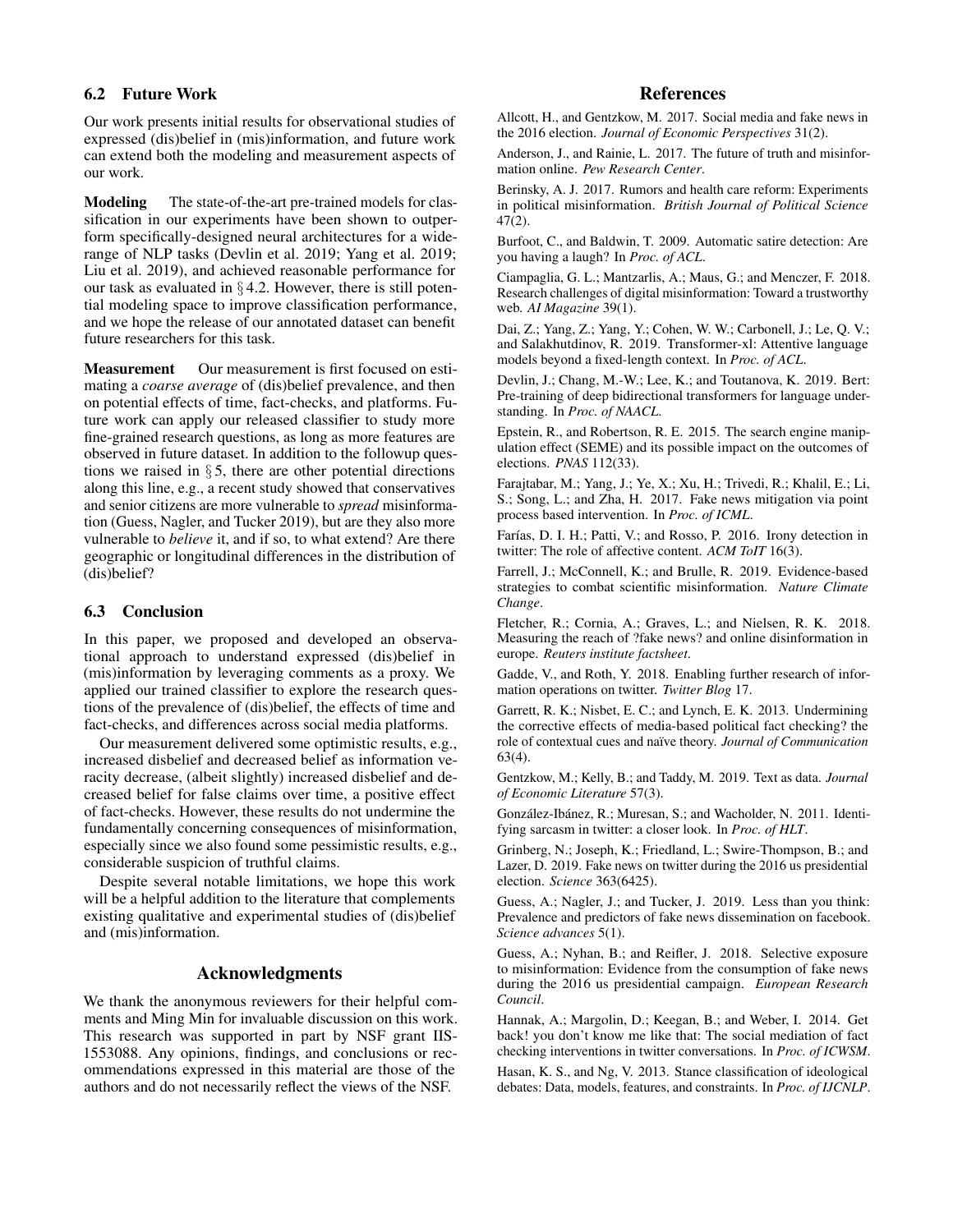Hobbs, R., and Jensen, A. 2009. The past, present, and future of media literacy education. *Journal of media literacy education* 1(1).

Hochschild, J. L., and Einstein, K. L. 2015. *Do facts matter?: Information and misinformation in American politics*, volume 13. University of Oklahoma Press.

Hu, D.; Jiang, S.; Robertson, R. E.; and Wilson, C. 2019. Auditing the partisanship of google search snippets. In *Proc. of WWW*.

Im, J.; Chandrasekharan, E.; Sargent, J.; Lighthammer, P.; Denby, T.; Bhargava, A.; Hemphill, L.; Jurgens, D.; and Gilbert, E. 2019. Still out there: Modeling and identifying russian troll accounts on twitter. *arXiv*.

Jang, S. M., and Kim, J. K. 2018. Third person effects of fake news: Fake news regulation and media literacy interventions. *Computers in Human Behavior* 80.

Jiang, S., and Wilson, C. 2018. Linguistic signals under misinformation and fact-checking: Evidence from user comments on social media. *PACM on HCI* 2(CSCW).

Jiang, S.; Baumgartner, S.; Ittycheriah, A.; and Yu, C. 2020. Factoring fact-checks: Structured information extraction from factchecking articles. In *Proc. of WWW*.

Jiang, S.; Robertson, R. E.; and Wilson, C. 2019. Bias misperceived: The role of partisanship and misinformation in youtube comment moderation. In *Proc. of ICWSM*.

Jiang, S.; Robertson, R. E.; and Wilson, C. 2020. Reasoning about political bias in content moderation. In *Proc. of AAAI*.

Joseph, K.; Friedland, L.; Hobbs, W.; Lazer, D.; and Tsur, O. 2017. Constance: Modeling annotation contexts to improve stance classification. In *Proc. of EMNLP*.

Kaur, K.; Nair, S.; Kwok, Y.; Kajimoto, M.; Chua, Y. T.; Labiste, M.; Soon, C.; Jo, H.; Lin, L.; Le, T. T.; et al. 2018. Information disorder in asia and the pacific: Overview of misinformation ecosystem in australia, india, indonesia, japan, the philippines, singapore, south korea, taiwan, and vietnam. *SSRN*.

Kim, J.; Tabibian, B.; Oh, A.; Schölkopf, B.; and Gomez-Rodriguez, M. 2018. Leveraging the crowd to detect and reduce the spread of fake news and misinformation. In *Proc. of WSDM*.

Kincaid, D. L. 2004. From innovation to social norm: Bounded normative influence. *Journal of health communication* 9(S1).

Lai, S.; Xu, L.; Liu, K.; and Zhao, J. 2015. Recurrent convolutional neural networks for text classification. In *Proc. of AAAI*.

Lazer, D. M.; Baum, M. A.; Benkler, Y.; Berinsky, A. J.; Greenhill, K. M.; Menczer, F.; Metzger, M. J.; Nyhan, B.; Pennycook, G.; Rothschild, D.; et al. 2018. The science of fake news. *Science* 359(6380).

Lechner, M., et al. 2011. The estimation of causal effects by difference-in-difference methods. *Foundations and Trends*( $\widehat{R}$ ) in *Econometrics* 4(3).

Levendusky, M. S. 2013. Why do partisan media polarize viewers? *American Journal of Political Science* 57(3).

Liu, Y.; Ott, M.; Goyal, N.; Du, J.; Joshi, M.; Chen, D.; Levy, O.; Lewis, M.; Zettlemoyer, L.; and Stoyanov, V. 2019. Roberta: A robustly optimized bert pretraining approach. *arXiv*.

Liu, Y.; Kliman-Silver, C.; and Mislove, A. 2014. The tweets they are a-changin': Evolution of twitter users and behavior. In *Proc. of ICWSM*.

McCarney, R.; Warner, J.; Iliffe, S.; Van Haselen, R.; Griffin, M.; and Fisher, P. 2007. The hawthorne effect: a randomised, controlled trial. *BMC Medical Research Methodology* 7(1).

Mitchell, A.; Gottfried, J.; Kiley, J.; and Matsa, K. E. 2014. Political polarization & media habits. *Pew Research Center* 21.

Morgan, S. 2018. Fake news, disinformation, manipulation and online tactics to undermine democracy. *Journal of Cyber Policy* 3(1).

Morstatter, F.; Pfeffer, J.; Liu, H.; and Carley, K. M. 2013. Is the sample good enough? comparing data from twitter's streaming api with twitter's firehose. In *Proc. of ICWSM*.

Nickerson, R. S. 1998. Confirmation bias: A ubiquitous phenomenon in many guises. *Review of general psychology* 2(2).

Nielsen, R. K., and Graves, L. 2017. "news you don't believe": Audience perspectives on fake news. *Reuters Institute*.

Pan, S. J., and Yang, Q. 2009. A survey on transfer learning. *IEEE TKDE* 22(10).

Potter, W. J. 2018. *Media literacy*. Sage Publications.

Poynter. 2020. Verified signatories of the ifcn code of principles.

Preoțiuc-Pietro, D.; Liu, Y.; Hopkins, D.; and Ungar, L. 2017. Beyond binary labels: political ideology prediction of twitter users. In *Proc. of ACL*.

Robertson, R. E.; Jiang, S.; Joseph, K.; Friedland, L.; Lazer, D.; and Wilson, C. 2018. Auditing partisan audience bias within google search. *PACM on HCI* 2(CSCW).

Robertson, R. E.; Jiang, S.; Lazer, D.; and Wilson, C. 2019. Auditing autocomplete: Suggestion networks and recursive algorithm interrogation. In *Proc. of WebSci*.

Shao, C.; Ciampaglia, G. L.; Varol, O.; Flammini, A.; and Menczer, F. 2017. The spread of misinformation by social bots. *arXiv*.

Shu, K.; Sliva, A.; Wang, S.; Tang, J.; and Liu, H. 2017. Fake news detection on social media: A data mining perspective. *ACM SIGKDD Explorations Newsletter* 19(1).

Stets, J. E., and Burke, P. J. 2000. Identity theory and social identity theory. *Social psychology quarterly*.

Street, C. T., and Ward, K. W. 2012. Improving validity and reliability in longitudinal case study timelines. *European Journal of Information Systems* 21(2).

Tambuscio, M.; Ruffo, G.; Flammini, A.; and Menczer, F. 2015. Fact-checking effect on viral hoaxes: A model of misinformation spread in social networks. In *Proc. of WWW*.

Tausczik, Y. R., and Pennebaker, J. W. 2010. The psychological meaning of words: Liwc and computerized text analysis methods. *Journal of language and social psychology* 29(1).

Tschiatschek, S.; Singla, A.; Gomez Rodriguez, M.; Merchant, A.; and Krause, A. 2018. Fake news detection in social networks via crowd signals. In *Companion Proc. of WWW*.

Twitter. 2020. About different types of tweets.

Vaswani, A.; Shazeer, N.; Parmar, N.; Uszkoreit, J.; Jones, L.; Gomez, A. N.; Kaiser, Ł.; and Polosukhin, I. 2017. Attention is all you need. In *Proc. of NeurIPS*.

Ward, A.; Ross, L.; Reed, E.; Turiel, E.; and Brown, T. 1997. Naïve realism in everyday life: Implications for social conflict and misunderstanding. *Values and knowledge*.

Wasserman, H., and Madrid-Morales, D. 2019. An exploratory study of ?fake news? and media trust in kenya, nigeria and south africa. *African Journalism Studies* 40(1).

Xing, Z.; Pei, J.; and Keogh, E. 2010. A brief survey on sequence classification. *ACM SIGKDD Explorations Newsletter* 12(1).

Yang, D.; Lavie, A.; Dyer, C.; and Hovy, E. 2015. Humor recognition and humor anchor extraction. In *Proc. of EMNLP*.

Yang, Z.; Dai, Z.; Yang, Y.; Carbonell, J.; Salakhutdinov, R.: and Le, Q. V. 2019. Xlnet: Generalized autoregressive pretraining for language understanding. In *Proc. of NeurIPS*.